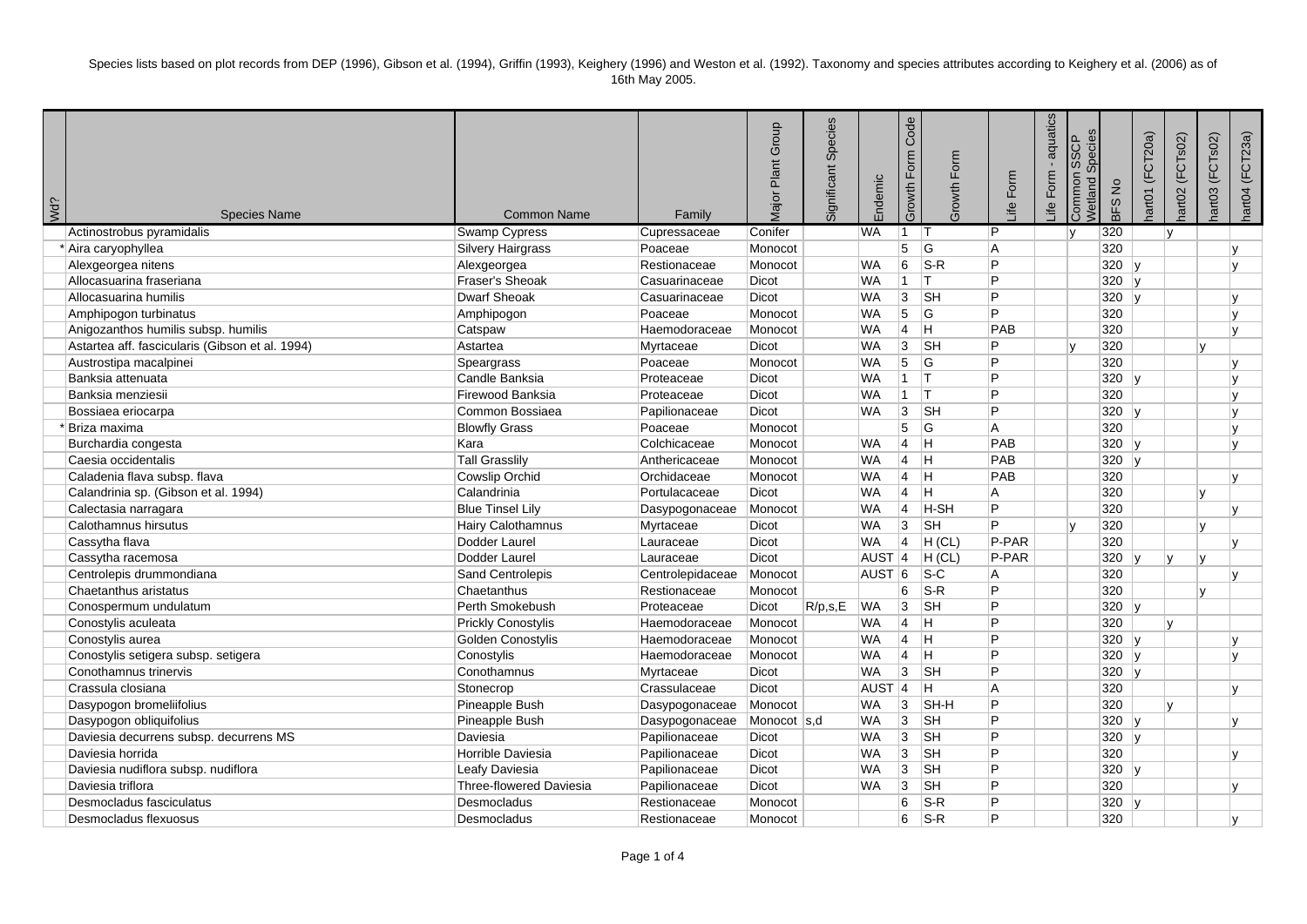Species lists based on plot records from DEP (1996), Gibson et al. (1994), Griffin (1993), Keighery (1996) and Weston et al. (1992). Taxonomy and species attributes according to Keighery et al. (2006) as of 16th May 2005.

| ¿PM | <b>Species Name</b>                                              | <b>Common Name</b>      | Family              | Group<br>Plant<br>Vlajor | Species<br>Significant | Endemic   | Code<br>Growth Form | Growth Form             | Form<br>life. | aquatics<br>Life Form | Species<br><b>SSCP</b><br>Common<br>Netland | <b>BFSNo</b> | art01 (FCT20a) | (FCTsO2)<br>lart02 | (FCTsO2)<br>iart <sub>03</sub> | nart04 (FCT23a) |
|-----|------------------------------------------------------------------|-------------------------|---------------------|--------------------------|------------------------|-----------|---------------------|-------------------------|---------------|-----------------------|---------------------------------------------|--------------|----------------|--------------------|--------------------------------|-----------------|
|     | Drosera erythrorhiza subsp. erythrorhiza                         | <b>Red Ink Sundew</b>   | Droseraceae         | Dicot                    |                        | <b>WA</b> | $ 4 $ H             |                         | PAB           |                       |                                             | 320          | $\mathbf{v}$   |                    |                                |                 |
|     | Drosera macrantha subsp. macrantha                               | Rainbow                 | Droseraceae         | Dicot                    |                        | <b>WA</b> | $\vert 4 \vert$     | H                       | PAB           |                       |                                             | 320          |                |                    |                                | v               |
|     | Drosera menziesii subsp. penicillaris                            | <b>Menzies' Rainbow</b> | Droseraceae         | <b>Dicot</b>             |                        | <b>WA</b> | <sup>4</sup>        | H                       | PAB           |                       |                                             | 320          | $\mathbf{v}$   |                    |                                | $\mathbf{v}$    |
|     | Drosera zonaria                                                  | Sundew                  | Droseraceae         | Dicot                    |                        | <b>WA</b> | $\overline{4}$      | $\overline{\mathsf{H}}$ | PAB           |                       |                                             | 320          |                |                    |                                | $\overline{2}$  |
|     | Dryandra armata var. armata                                      | Prickly Dryandra        | Proteaceae          | Dicot                    |                        | <b>WA</b> | $\vert 3 \vert$     | <b>SH</b>               | P             |                       |                                             | 320          | lv.            |                    |                                |                 |
|     | Dryandra lindleyana                                              | Couch Honeypot          | Proteaceae          | Dicot                    |                        | <b>WA</b> | 3                   | SH (PR)                 | P             |                       |                                             | 320          | $\mathbf{v}$   |                    |                                |                 |
|     | Eremaea pauciflora var. pauciflora                               | Sandplain Eremaea       | Myrtaceae           | <b>Dicot</b>             |                        | <b>WA</b> | 3                   | <b>SH</b>               | P             |                       |                                             | 320          | Iv.            |                    |                                |                 |
|     | Eucalyptus marginata subsp. marginata                            | Jarrah                  | Myrtaceae           | Dicot                    |                        | <b>WA</b> | $\vert$ 1           | IT.                     | Þ             |                       |                                             | 320          |                |                    |                                |                 |
|     | Eucalyptus todtiana                                              | Pricklybark             | Myrtaceae           | Dicot                    |                        | <b>WA</b> | 11                  | T/M                     | P             |                       |                                             | 320          |                |                    |                                |                 |
|     | Eutaxia virgata                                                  | Eutaxia                 | Papilionaceae       | Dicot                    |                        | <b>WA</b> | 3                   | <b>SH</b>               | P.            |                       |                                             | 320          |                | $\mathbf{v}$       | $\mathbf{v}$                   |                 |
|     | * Gladiolus caryophyllaceus                                      | <b>Pink Gladiolus</b>   | Iridaceae           | Monocot                  |                        |           | $\overline{4}$      | lH.                     | PAB           |                       |                                             | 320          |                |                    |                                |                 |
|     | Gompholobium scabrum                                             | Showy Gompholobium      | Papilionaceae       | Dicot                    |                        | <b>WA</b> | $\overline{3}$      | <b>SH</b>               | P             |                       |                                             | 320          |                |                    |                                | $\mathsf{v}$    |
|     | Gompholobium tomentosum                                          | Common Gompholobium     | Papilionaceae       | <b>Dicot</b>             |                        | <b>WA</b> | $ 3\rangle$         | <b>SH</b>               | P             |                       |                                             | 320          |                |                    |                                |                 |
|     | Haemodorum paniculatum                                           | Haemodorum              | Haemodoraceae       | Monocot                  |                        | <b>WA</b> | 4                   | IH.                     | PAB           |                       |                                             | $320$ y      |                |                    |                                | v               |
|     | Hakea auriculata                                                 | Hakea                   | Proteaceae          | Dicot                    |                        | <b>WA</b> | 3                   | <b>SH</b>               | P             |                       |                                             | 320          |                | $\mathbf{v}$       |                                |                 |
|     | Hakea conchifolia                                                | Shell-leaved Hakea      | Proteaceae          | Dicot                    | ls                     | <b>WA</b> | 3                   | <b>SH</b>               | P             |                       |                                             | $320$ y      |                |                    |                                |                 |
|     | Hakea incrassata                                                 | Marble Hakea            | Proteaceae          | <b>Dicot</b>             |                        | <b>WA</b> | 3                   | <b>SH</b>               | P             |                       |                                             | 320          | Iv.            |                    |                                |                 |
|     | Hakea trifurcata                                                 | Two-leaf Hakea          | Proteaceae          | Dicot                    |                        | <b>WA</b> | 3                   | <b>SH</b>               | P             |                       |                                             | 320          | I۷             |                    |                                |                 |
|     | Hemiandra pungens                                                | Snakebush               | Lamiaceae           | Dicot                    |                        | <b>WA</b> | 3                   | SH (PR)                 | P             |                       |                                             | 320          | l٧             |                    |                                |                 |
|     | Hibbertia aff. helianthemoides (Northern) (EA Griffin 6801)      | Hibbertia               | <b>Dilleniaceae</b> | Dicot                    |                        | <b>WA</b> | $ 3\rangle$         | <b>SH</b>               | P             |                       |                                             | 320          | $\mathbf{v}$   |                    |                                |                 |
|     | Hibbertia huegelii                                               | Huegel's Hibbertia      | <b>Dilleniaceae</b> | <b>Dicot</b>             |                        | <b>WA</b> | 3                   | <b>SH</b>               | P             |                       |                                             | 320          | Iv.            |                    |                                |                 |
|     | Hibbertia hypericoides                                           | Common Hibbertia        | <b>Dilleniaceae</b> | Dicot                    |                        | <b>WA</b> | 3                   | <b>SH</b>               | P             |                       |                                             | 320          |                |                    |                                | $\mathbf{v}$    |
|     | Hypocalymma angustifolium                                        | <b>White Myrtle</b>     | Myrtaceae           | Dicot                    |                        | <b>WA</b> | 3                   | <b>SH</b>               | P             |                       |                                             | 320          |                | $\mathbf{v}$       |                                |                 |
|     | *Hypochaeris glabra                                              | Flatweed                | Asteraceae          | Dicot                    |                        |           | $\overline{4}$      | IH.                     | l A           |                       |                                             | 320          |                |                    |                                | $\mathsf{V}$    |
|     | Isopogon drummondii                                              | Drummond's Coneflower   | Proteaceae          | Dicot                    | $ P3/p,s,d $ WA        |           | $ 3\rangle$         | <b>SH</b>               | Þ             |                       |                                             | 320          |                |                    |                                | $\mathsf{V}$    |
|     | Jacksonia floribunda                                             | Holly Jacksonia         | Papilionaceae       | Dicot                    |                        | WA        | 3                   | <b>SH</b>               | P             |                       |                                             | 320          |                |                    |                                |                 |
|     | Kingia australis                                                 | Kingia                  | Dasypogonaceae      | Monocot                  |                        | <b>WA</b> | $\vert 4 \vert$     | lH.                     | P             |                       |                                             | 320          | lv.            | $\mathbf{v}$       |                                |                 |
|     | Labichea punctata                                                | Shrubby Labichea        | Caesalpiniaceae     | Dicot                    |                        | <b>WA</b> | $ 3\rangle$         | <b>SH</b>               | Þ             |                       |                                             | 320          | $\mathsf{v}$   |                    |                                |                 |
|     | Lambertia multiflora var. darlingensis                           | Golden Lambertia        | Proteaceae          | Dicot                    | p,s                    | <b>WA</b> | $\overline{3}$      | <b>SH</b>               | P             |                       |                                             | 320          | $\mathsf{v}$   |                    |                                |                 |
|     | Lepidosperma sp. (Eastern terete) (BJ Keighery and N Gibson 232) | Lepidosperma            | Cyperaceae          | Monocot                  |                        | <b>WA</b> | 6                   | $s-c$                   | P             |                       |                                             | 320          |                |                    |                                |                 |
|     | Leptospermum spinescens                                          | Spiny Leptospermum      | Myrtaceae           | Dicot                    |                        | <b>WA</b> | 3                   | <b>SH</b>               | P             |                       |                                             | 320          |                |                    |                                | $\mathsf{v}$    |
|     | Leucopogon conostephioides                                       | <b>Beard Heath</b>      | Epacridaceae        | Dicot                    |                        | <b>WA</b> | 3                   | <b>SH</b>               | P             |                       |                                             | 320          |                |                    |                                | $\mathbf{v}$    |
|     | Lomandra hermaphrodita                                           | Lomandra                | Dasypogonaceae      | Monocot                  |                        | <b>WA</b> | $\overline{4}$      | IH.                     | P             |                       |                                             | 320          | lv.            |                    |                                |                 |
|     | Lomandra preissii                                                | Preiss's Lomandra       | Dasypogonaceae      | Monocot                  |                        | <b>WA</b> | <sup>4</sup>        | ΙH                      | P             |                       |                                             | 320          | $\mathbf{v}$   |                    |                                |                 |
|     | Lomandra sericea                                                 | Silky Lomandra          | Dasypogonaceae      | Monocot                  |                        | <b>WA</b> | 4                   | $\overline{\mathsf{H}}$ | P             |                       |                                             | 320          |                |                    |                                |                 |
|     | Meeboldina coangustata                                           | Meeboldina              | Restionaceae        | Monocot                  |                        |           | 6                   | $ S-R$                  | P             |                       |                                             | 320          |                | v                  | v                              |                 |
|     | Meeboldina roycei MS                                             | Meeboldina              | Restionaceae        | Monocot                  |                        |           | 6                   | S-R                     | P             |                       | $\mathsf{v}$                                | 320          |                |                    | $\mathsf{v}$                   |                 |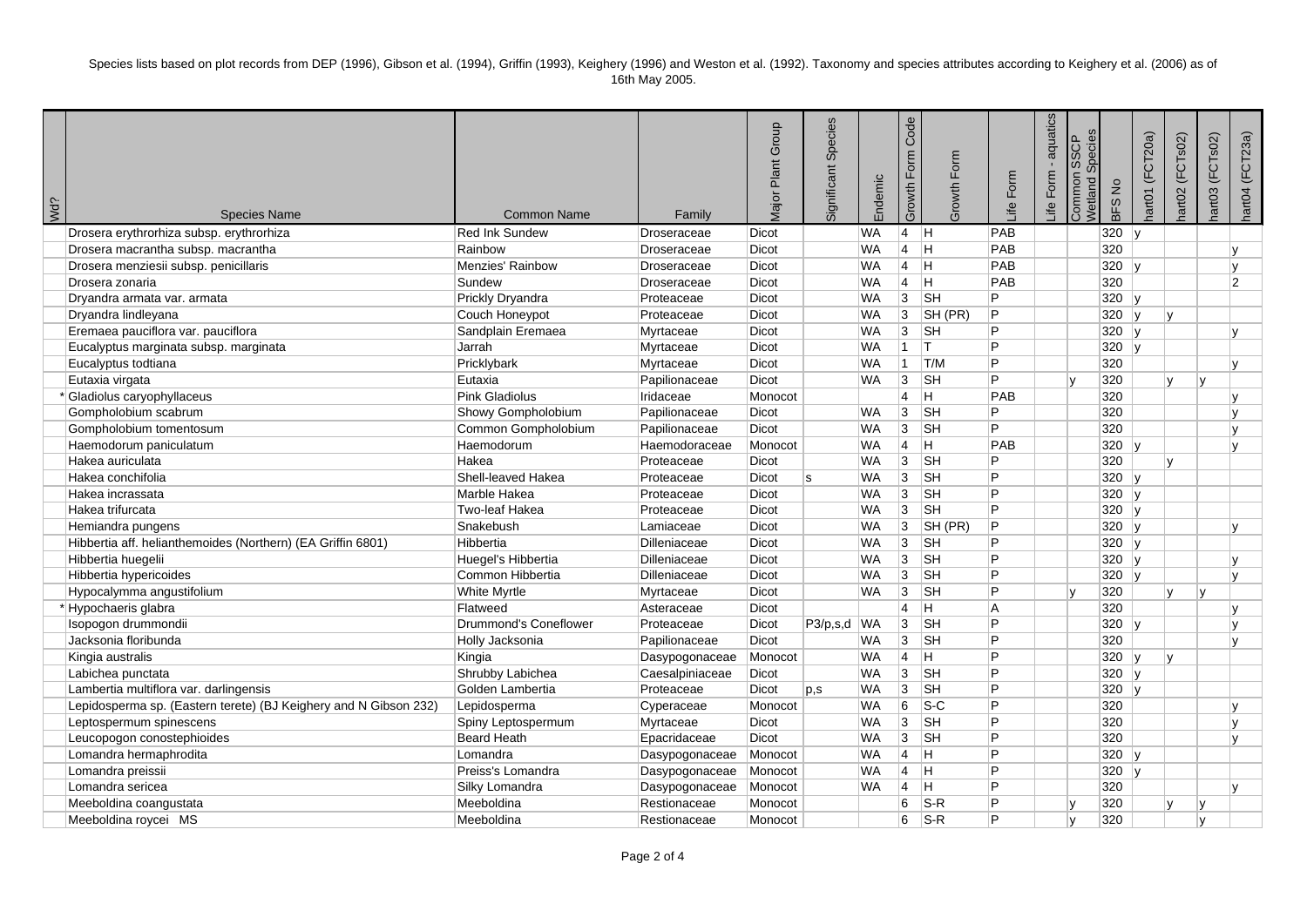Species lists based on plot records from DEP (1996), Gibson et al. (1994), Griffin (1993), Keighery (1996) and Weston et al. (1992). Taxonomy and species attributes according to Keighery et al. (2006) as of 16th May 2005.

| ¿PM | <b>Species Name</b>                                       | <b>Common Name</b>            | Family         | Group<br>Plant<br>Vlajor | Species<br>Significant | Endemic           | Code<br>Growth Form | Growth Form               | ife Form | aquatics<br>life Form. | Species<br><b>SSCP</b><br>Common<br>Netland | BFS No | (FCT20a)<br>art01 | (FCTsO2)<br>art02 | (FCTsO2)<br>iartO <sub>3</sub> | hart04 (FCT23a) |
|-----|-----------------------------------------------------------|-------------------------------|----------------|--------------------------|------------------------|-------------------|---------------------|---------------------------|----------|------------------------|---------------------------------------------|--------|-------------------|-------------------|--------------------------------|-----------------|
|     | Melaleuca sp. B Perth Flora (BJ Keighery and N Gibson 54) | Pink Honeymyrtle              | Myrtaceae      | <b>Dicot</b>             |                        | <b>WA</b>         | 3                   | <b>SH</b>                 | Þ        |                        |                                             | 320    |                   | Iv.               |                                |                 |
|     | Melaleuca trichophylla                                    | Pink Honeymyrtle              | Myrtaceae      | Dicot                    |                        | <b>WA</b>         | 3                   | $\overline{\mathsf{S}}$ H | P        |                        |                                             | 320    | $\overline{u}$    |                   |                                | $\mathbf{v}$    |
|     | Melaleuca viminea subsp. viminea                          | Swamp Honeymyrtle             | Myrtaceae      | Dicot                    |                        | <b>WA</b>         | 3                   | $\overline{\mathsf{S}}$ H | Þ        |                        | lv.                                         | 320    |                   |                   | $\mathbf{v}$                   |                 |
|     | Mesomelaena pseudostygia                                  | Semaphore Sedge               | Cyperaceae     | Monocot                  |                        | <b>WA</b>         | 6                   | $\overline{\text{S-C}}$   | Þ        |                        |                                             | 320    | ۱v                |                   |                                |                 |
|     | Mesomelaena tetragona                                     | Large Semaphore Sedge         | Cyperaceae     | Monocot                  |                        | <b>WA</b>         | 6                   | $ S-C $                   | Þ        |                        |                                             | 320    |                   | Iv.               |                                |                 |
|     | Millotia tenuifolia var. tenuifolia                       | Soft Millotia                 | Asteraceae     | <b>Dicot</b>             |                        | AUST <sub>4</sub> |                     | Iн.                       | ΙA       |                        |                                             | 320    |                   |                   |                                |                 |
|     | Monotaxis grandiflora                                     | Monotaxis                     | Euphorbiaceae  | Dicot                    |                        |                   | 4                   | H                         | Þ        |                        |                                             | 320    | y                 |                   |                                |                 |
|     | Nemcia reticulata                                         | Reticulate Nemcia             | Papilionaceae  | Dicot                    |                        | <b>WA</b>         | 3                   | <b>SH</b>                 | Þ        |                        |                                             | 320    |                   | $\mathsf{v}$      |                                |                 |
|     | Neurachne alopecuroidea                                   | Foxtail Mulga Grass           | Poaceae        | Monocot                  |                        | AUST <sub>5</sub> |                     | lG.                       | Þ        |                        |                                             | 320    | ۱v                |                   |                                |                 |
|     | Patersonia occidentalis                                   | Purple Flag                   | Iridaceae      | Monocot                  |                        | AUST <sub>4</sub> |                     | ΙH.                       | Þ        |                        |                                             | 320    |                   | $\mathbf{v}$      |                                |                 |
|     | Pericalymma ellipticum                                    | Pericalymma                   | Myrtaceae      | Dicot                    |                        | <b>WA</b>         | 3                   | <b>SH</b>                 | Þ        |                        |                                             | 320    |                   | $\mathsf{v}$      | v                              |                 |
|     | Persoonia saccata                                         | Snottygobble                  | Proteaceae     | Dicot                    |                        | <b>WA</b>         | 3                   | $\overline{\mathsf{S}}$ H | Þ        |                        |                                             | 320    | ۱v                |                   |                                |                 |
|     | Petrophile linearis                                       | Pixie Mops                    | Proteaceae     | <b>Dicot</b>             |                        | <b>WA</b>         | 3                   | <b>SH</b>                 | Þ        |                        |                                             | 320    | v                 |                   |                                |                 |
|     | Petrophile macrostachya                                   | Petrophile                    | Proteaceae     | Dicot                    |                        | <b>WA</b>         | $ 3\rangle$         | <b>SH</b>                 | Þ        |                        |                                             | 320    | Iv.               |                   |                                |                 |
|     | Petrophile seminuda                                       | Petrophile                    | Proteaceae     | Dicot                    |                        | <b>WA</b>         | 3                   | <b>SH</b>                 | Þ        |                        |                                             | 320    |                   |                   |                                | v               |
|     | Philotheca spicata                                        | Salt and Pepper               | Rutaceae       | Dicot                    |                        | AUST <sub>3</sub> |                     | $\overline{\mathsf{S}}$ H | Þ        |                        |                                             | 320    |                   |                   |                                |                 |
|     | Phlebocarya ciliata                                       | Phlebocarya                   | Haemodoraceae  | Monocot                  |                        | <b>WA</b>         | $\vert$ 4           | lн.                       | Þ        |                        |                                             | 320    |                   | $\mathbf{v}$      |                                |                 |
|     | Phyllangium paradoxum                                     | Phyllangium                   | Loganiaceae    | Dicot                    |                        | <b>WA</b>         | 4                   | H                         | l A      |                        |                                             | 320    |                   |                   |                                | $\mathbf{v}$    |
|     | Pronaya fraseri                                           | Fraser's Pronaya              | Pittosporaceae | Dicot                    |                        | <b>WA</b>         | ΙЗ.                 | SH (CL)                   | Þ        |                        |                                             | 320    | ۱v                |                   |                                | v               |
|     | Pyrorchis nigricans                                       | <b>Red Beaks</b>              | Orchidaceae    | Monocot                  |                        | AUST <sub>4</sub> |                     | lн.                       | PAB      |                        |                                             | 320    |                   |                   |                                | $\mathbf{v}$    |
|     | Scaevola repens var. repens                               | Fanflower                     | Goodeniaceae   | <b>Dicot</b>             |                        | <b>WA</b>         | <b>4</b>            | $H-SH(PR)$                | IP.      |                        |                                             | 320    | l v               |                   |                                |                 |
|     | Schoenus curvifolius                                      | Schoenus                      | Cyperaceae     | Monocot                  |                        | <b>WA</b>         | 6                   | $ S-C $                   | P        |                        |                                             | 320    |                   |                   |                                | $\mathbf{v}$    |
|     | Schoenus efoliatus                                        | Schoenus                      | Cyperaceae     | Monocot                  |                        | <b>WA</b>         | 6                   | $\overline{\text{S-C}}$   | ∣P       |                        |                                             | 320    |                   | $\mathbf{v}$      | $\mathsf{v}$                   |                 |
|     | Schoenus elegans                                          | Schoenus                      | Cyperaceae     | Monocot                  |                        | <b>WA</b>         | 6                   | $\overline{\text{S-C}}$   | A        |                        |                                             | 320    |                   |                   | $\mathsf{v}$                   |                 |
|     | Schoenus rigens                                           | Schoenus                      | Cyperaceae     | Monocot                  |                        | <b>WA</b>         | 6                   | $ S-C $                   | Þ        |                        | Iv.                                         | 320    |                   | $\mathbf{v}$      |                                |                 |
|     | Siloxerus humifusus                                       | Siloxerus                     | Asteraceae     | <b>Dicot</b>             |                        | <b>WA</b>         | <b>4</b>            | Iн.                       | l A      |                        |                                             | 320    |                   |                   |                                |                 |
|     | *Solanum nigrum                                           | <b>Black Berry Nightshade</b> | Solanaceae     | <b>Dicot</b>             |                        |                   | $\vert 4 \vert$     | lн                        | l A      |                        |                                             | 320    |                   |                   |                                | v               |
|     | Sonchus oleraceus                                         | Common Sowthistle             | Asteraceae     | Dicot                    |                        |                   | $\overline{4}$      | H                         | l A      |                        |                                             | 320    |                   |                   |                                | $\mathbf{v}$    |
|     | Stachystemon axillaris                                    | Stachystemon                  | Euphorbiaceae  | Dicot                    | P4/p,s                 |                   | 3                   | <b>SH</b>                 | Þ        |                        |                                             | 320 2  |                   |                   |                                |                 |
|     | Stirlingia latifolia                                      | Blueboy                       | Proteaceae     | Dicot                    |                        | <b>WA</b>         | 3                   | <b>SH</b>                 | Þ        |                        |                                             | 320    |                   | $\mathbf{v}$      |                                |                 |
|     | Stylidium calcaratum                                      | <b>Book Triggerplant</b>      | Stylidiaceae   | Dicot                    |                        | AUST              | $ 4\rangle$         | Iн.                       | l A      |                        |                                             | 320    |                   |                   |                                | $\mathbf{v}$    |
|     | Stylidium carnosum                                        | Fleshy-leaved Triggerplant    | Stylidiaceae   | <b>Dicot</b>             |                        | <b>WA</b>         | $\vert 4 \vert$     | Iн.                       | P        |                        |                                             | 320    |                   |                   |                                |                 |
|     | Stylidium piliferum subsp. piliferum                      | Common Butterfly Triggerplant | Stylidiaceae   | <b>Dicot</b>             |                        | <b>WA</b>         | $ 4\rangle$         | ΙH.                       | Þ        |                        |                                             | 320    | l v               |                   |                                |                 |
|     | Stylidium repens                                          | Matted Triggerplant           | Stylidiaceae   | Dicot                    |                        | <b>WA</b>         | 4                   | H                         | Þ        |                        |                                             | 320    |                   |                   |                                | v               |
|     | Synaphea spinulosa subsp. spinulosa                       | Synaphea                      | Proteaceae     | Dicot                    |                        | <b>WA</b>         | 3                   | <b>SH</b>                 | Þ        |                        |                                             | 320    |                   |                   |                                | $\mathbf{v}$    |
|     | Tetraria octandra                                         | Tetraria                      | Cyperaceae     | Monocot                  |                        | <b>WA</b>         | 6                   | $\overline{\text{S-C}}$   | P        |                        |                                             | 320    |                   |                   |                                | v               |
|     | Thysanotus arbuscula                                      | <b>Velvet Fringed Lily</b>    | Anthericaceae  | Monocot                  |                        | <b>WA</b>         | 14                  | lH.                       | A/P      |                        |                                             | 320    |                   |                   |                                | $\mathbf{v}$    |